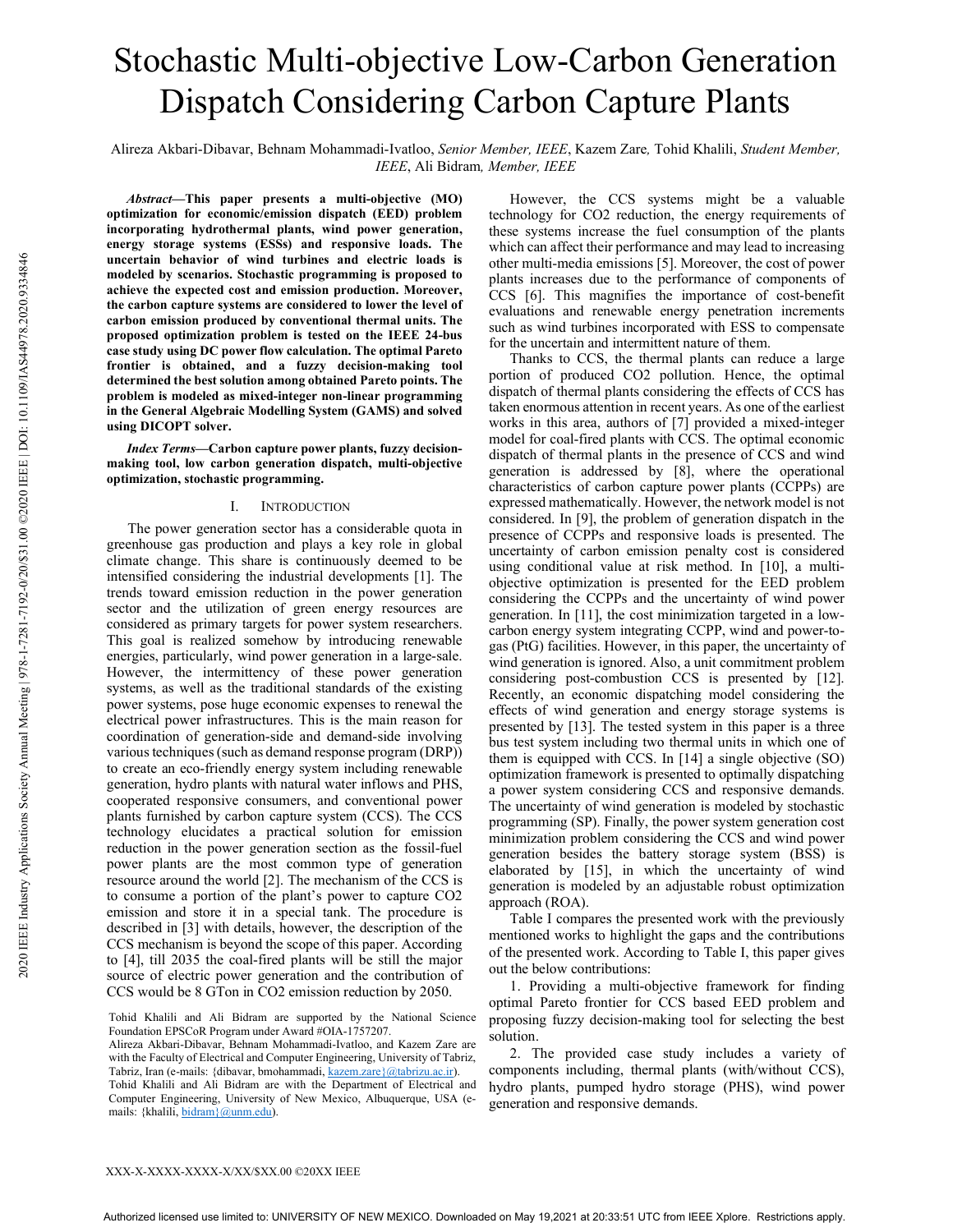|                     |         |                            |                                    | $\sim$                  |      |            |            |
|---------------------|---------|----------------------------|------------------------------------|-------------------------|------|------------|------------|
| Ref.                | Network | Generator                  | Uncertain<br>parameter             | Uncertainty<br>modeling | Type | <b>DRP</b> | <b>ESS</b> |
| $[7]$               | No      | Coal                       | No                                 | No.                     | SO.  | No         | No         |
| [8]                 | Yes     | Thermal/<br>wind           | No                                 | No                      | SO.  | No         | No         |
| $[9]$               | No      | Thermal/<br>wind           | Carbon price                       | <b>CVaR</b>             | SO.  | Yes        | No         |
| $[10]$              | Yes     | Thermal/<br>wind           | Wind<br>generation                 | Robust<br>model         | MO   | No         | No         |
| $[11]$              | Yes     | Thermal/<br>wind           | No                                 | No                      | SO.  | No         | PtG        |
| $[12]$              | No      | Thermal                    | No                                 | No                      | SO.  | No         | No         |
| $[13]$              | Yes     | Thermal/<br>wind           | No                                 | No                      | SO.  | No         | <b>BSS</b> |
| $[14]$              | Yes     | Thermal/<br>wind           | Wind<br>generation                 | SP                      | SO.  | Yes        | No         |
| $[15]$              | Yes     | Thermal/<br>wind           | Wind<br>generation                 | <b>ROA</b>              | SO.  | No         | <b>BSS</b> |
| <b>This</b><br>work | Yes     | Thermal/<br>wind/<br>hvdro | Wind<br>generation/<br>load demand | SP                      | MO   | Yes        | <b>PHS</b> |

3. The uncertainty of the wind generation and load consumption is modeled by scenarios using SP. Table I. COMPARISON OF RELATED WORKS

#### II. PROBLEM FORMULATION

The proposed optimization framework tends to find the generation scheduling in order to minimize the generation cost as well as produced emission. These two objectives are conflicting and there is not a general solution that optimizes both of them at the same time. The Pareto frontier includes these feasible solutions and the decision-maker is responsible for the selection of the best solution according to the priorities. In the following (1) and (2), the objective functions are defined. The first one  $EC$  calculates expected generation costs of thermal and hydro plants and the operating cost of the CCSs based on generated powers by thermal plants  $P_{i,t,s}^{Th}$ , CCPPs  $P_{i,t,s}^{CCS}$ , and hydro plants  $P_{i,t,s}^{H}$  and captured emission  $E_{i,t,s}^{S}$  for each bus *i*, time *t*, and scenario *s*.  $\lambda_g^{Th}$ ,  $\lambda_g^{CCS}$  and  $\lambda_g^H$  represent the generation costs offered by thermal, CCPP and hydro units, respectively; and  $\lambda_{CO2}$  shows the cost of CO2 emission reduction for CCS operating. The second objective function EE calculates the produced CO2 emission by thermal plants. From (3) and (4), the produced CO2 emission from conventional generators  $E_{i,t,s}^G$  is assumed to be related to their power generation level. However, for CCPPs the relation is indirect and the net produced emission  $E_{i,t,s}^{N}$  is not equal to the initially generated emission.  $\eta_g$  shows the emission intensity of power plants.  $\pi_s$  indicates the probability of scenarios and  $\phi_g$ ,  $\phi_c$ ,  $\phi_h$ , respectively show the set of buses including thermal plants, CCPPs, and hydro units.

$$
EC = \sum_{s=1}^{N_s} \sum_{t=1}^{T} \pi_s \cdot \{ (\sum_{i \in \phi_g} P_{i,t,s}^{Th} \times \lambda_g^{Th}) + (\sum_{i \in \phi_c} P_{i,t,s}^{CCS} \times \lambda_g^{CCS}) + (\sum_{i \in \phi_c} P_{i,t,s}^{H} \times \lambda_g^{H}) + (\sum_{i \in \phi_c} E_{i,t,s}^{S} \times \lambda_{CO2}) \}
$$
(1)

$$
EE = \sum_{s=1}^{N_s} \sum_{t=1}^{T} \pi_s \cdot \{ (\sum_{i \in \phi_g} E_{i,t,s}^G) + (\sum_{i \in \phi_c} E_{i,t,s}^N) ) \}
$$
(2)

$$
E_{i,t,s}^G = P_{i,t,s}^{Th} \times \eta_g, \quad \forall i \in \phi_g \tag{3}
$$

$$
E_{i,t,s}^{N} = (P_{i,t,s}^{CCS} \times \eta_{g}) - E_{i,t,s}^{S}, \forall i \in \phi_{c}
$$
 (4)

In the following constraints  $(5)-(7)$ , the feasible operational region of conventional generators is determined. Constraint (5) defines limitations on the power output of the conventional generators. Constraints (6) and (7) model the ramping capability of thermal power plants. Constraints (5)- (7) are true for thermal generators with/without CCS. The operational constraints of CCS are also represented by (8)- (10). Equation (8) shows that the net delivered power  $P_{i,t,s}^{N}$  to the grid is not equal to generated power  $P_{i,t,s}^{CCS}$  and it is affected by the operational power of CCS  $P_{i,t,s}^{OP}$ , which is related to the efficiency of CCPP  $\eta^{CCPP}$  and treated emission  $E_{i,t,s}^{P}$ . The captured emission is proportional to treated emission by (10) and the capture rate of CCPP denoted by  $\alpha^{\text{CCPP}}$  .

$$
0 \le P_{i,t,s} \le \overline{P_i}, \forall i \in \{\phi_g, \phi_c\}
$$
\n<sup>(5)</sup>

$$
P_{i,t-1,s} - P_{i,t,s} \le RU_g, \forall i \in \{\phi_g, \phi_c\}
$$
 (6)

$$
P_{i,t+1,s} - P_{i,t,s} \le RD_g, \forall i \in \{\phi_g, \phi_c\}
$$
 (7)

$$
P_{i,t,s}^N = P_{i,t,s}^{CCS} - P_{i,t,s}^{OP}, \forall i \in \phi_c
$$
\n
$$
(8)
$$

$$
P_{i,t,s}^{OP} = \eta^{CCPP} E_{i,t,s}^P, \forall i \in \phi_c
$$
\n
$$
(9)
$$

$$
E_{i,t,s}^{S} = \alpha^{CCPP} E_{i,t,s}^{P}, \forall i \in \phi_c
$$
\n(10)

In constraints  $(11)-(16)$ , the operational constraints of the hydro units are introduced according to [15]. Equation (11) defines the allowable region for power generation. Equation (12) models the generated power of the hydro unit as a function of upward reservoir volume  $V_{i,t,s}^H$  and water discharge rate  $Q_{i,t,s}^H$ . In (13) and (14), the dynamics of the reservoir (or volume of water in the reservoir) are calculated based on previous water volume, natural water inflow, discharged water and spilled water. Equations (15) and (16) limit the water volume and water discharge rate. Hydro plants are fast response generator so the binary constraints on them are not introduced and they can be committed when they are needed.

$$
0 \le P_{i,t,s}^H \le \overline{P_{i,t,s}^H} \tag{11}
$$

$$
P_{i,t,s}^{H} = C1 \times (V_{i,t,s}^{H})^2 + C2 \times (Q_{i,t,s}^{H})^2 + C3 \times V_{i,t,s}^{H} \times Q_{i,t,s}^{H} + C4 \times V_{i,t,s}^{H} + C5 \times Q_{i,t,s}^{H} + C6
$$
\n(12)

$$
V_{i,t,s}^{H} = V^{0} + Inflow_{i,t}^{H} - Q_{i,t,s}^{H} - S_{i,t,s}^{H}, \forall t = 1
$$
\n(13)

$$
V_{i,t,s}^H = V_{i,t-1,s}^H + Inflow_{i,t}^H - Q_{i,t,s}^H - S_{i,t,s}^H, \forall t > 1
$$
 (14)

$$
\underline{V}_{i,t,s}^H \le \overline{V}_{i,t,s}^H \le \overline{V}_{i,t,s}^H \tag{15}
$$

$$
\underline{Q}_{i,t,s}^H \le \underline{Q}_{i,t,s}^H \le \overline{Q}_{i,t,s}^H \tag{16}
$$

PHS' modeling is adopted from [17]. The water reservoir's volume is modeled with  $C_{i,t,s}$ .  $P_{i,t,s}^{ch}$  and  $P_{i,t,s}^{dis}$  show the charged (pumping) and discharged (generated) electrical powers used for water pumping to the upward reservoir and generated from the downward movement of water. However, binary variables  $(u_{i,t,s}^{ch}, u_{i,t,s}^{dis})$  are used to prohibit the simultaneous charging and discharging as shown in (17)-(21) that show the charged and discharged powers' limitations. Furthermore, the immediate statue change from pumping to discharging is not available according to the reference, which is molded by (22) and (23). Finally, the stored energy (equivalent to stored water) is calculated based on (24) and (23). Equation (24) limits the stored energy.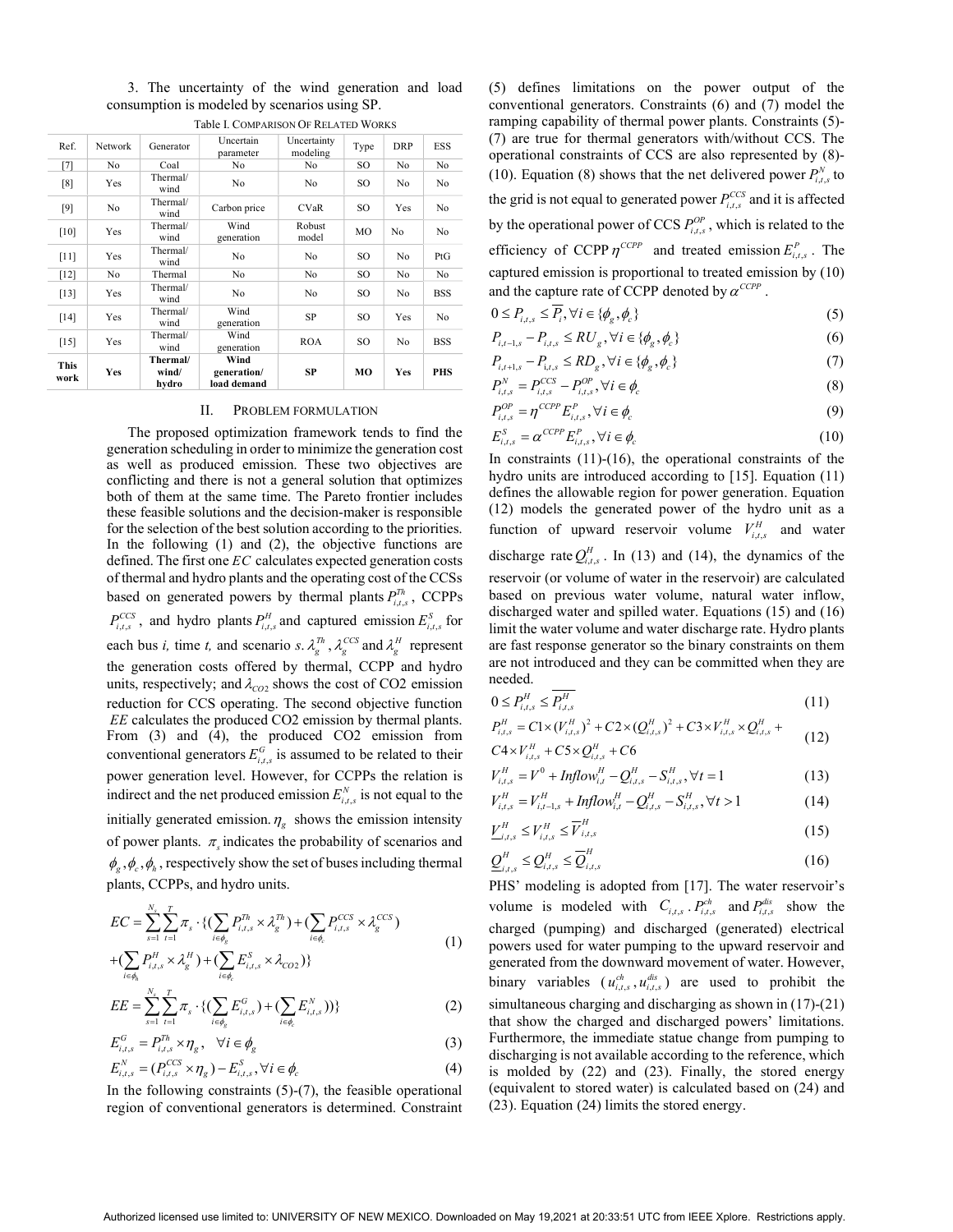$$
\underline{P_i^{ch}} \times u_{i,t,s}^{ch} \le P_{i,t,s}^{ch} \le \overline{P_i^{ch}} \times u_{i,t,s}^{ch}
$$
\n
$$
(17)
$$

$$
P_i^{dis} \times u_{i,t,s}^{dis} \le P_{i,t,s}^{dis} \le P_i^{dis} \times u_{i,t,s}^{dis}
$$
\n(18)

$$
u_{i,t,s}^{ch} + u_{i,t,s}^{dis} \le 1
$$
 (19)

$$
u_{i,t-1,s}^{dis} + u_{i,t,s}^{ch} \le 1
$$
\n(20)

$$
u_{i,t,s}^{(k)} + u_{i,t-1,s}^{(k)} \le 1
$$
\n(21)

$$
C_{i,t,s} = C_{i,t,s}^0 + \eta^{HS} \times P_{i,t,s}^{ch} - P_{i,t,s}^{dis}, \qquad \forall t = 1
$$
 (22)

$$
C_{i,t,s} = C_{i,t,s} + \eta \times r_{i,t,s} - r_{i,t,s}, \qquad \forall t = 1
$$
\n
$$
C_{i,t,s} = C_{i,t-1,s} + \eta^{HS} \times P_{i,t,s}^{ch} - P_{i,t,s}^{dis}, \qquad \forall t > 1
$$
\n(23)

$$
\underline{C}_i \le C_{i,t,s} \le \overline{C}_i \tag{24}
$$

The time-of-use DRP is employed here. In this program, a particular portion of hourly load consumption at each bus can be shifted from peak times to off-peak times (according to (25)), in which total consumed load in a day would be constant according to (26).  $P_{i_1,i,s}^L$  is the actual load,  $P_{i_1,i,s}^D$  shows met load

after implementing DRP and  $P_{i,t,s}^{sh}$  is shifted load, which is limited by (27) according to the maximum percentage of shiftable load  $\kappa$  (here,  $\kappa = 20\%$ ) [18].

$$
P_{i,t,s}^D = P_{i,t,s}^L - P_{i,t,s}^{sh} \tag{25}
$$

$$
\sum_{t=1}^{T} P_{i,t,s}^{L} = \sum_{t=1}^{T} P_{i,t,s}^{D}
$$
\n(26)

$$
-\kappa P_{i,t,s}^L \le P_{i,t,s}^{sh} \le \kappa P_{i,t,s}^L \tag{27}
$$

The following equations model the network constraints using DC power flow calculation. The generationconsumption balance is satisfied using (28). The exchanged power between connected buses is modeled based on voltage angles of buses according to (29). Constraint (30) limits the exchanged power between connected buses in the network. The voltage angle of the reference bus should be zero as (31).  $P_{i,t,s}^W + P_{i,t,s}^N + P_{i,t,s}^{Th} + P_{i,t,s}^{H} + P_{i,t,s}^{dis} - P_{i,t,s}^{ch} + P_{i,t,s}^{sh} - P_{i,t,s}^{D} = P_{i,j,t,s}^{f}$  (28)

$$
P_{i,j,t,s}^{f} = \frac{\delta_{i,t,s} - \delta_{j,t,s}}{x_{ij}}
$$
 (29)

$$
-\overline{P^f} \le P_{i,j,t,s}^f \le \overline{P^f} \tag{30}
$$

$$
\delta_{i,t,s} = 0, \text{ for slack bus} \tag{31}
$$

The solutions of optimal Pareto frontier are found based on the epsilon constraint method prescribed by [19]. After obtaining the Pareto front, the best solution is selected based on a fuzzy decision-making tool [20]. Using this method, for each optimal solution shown by the Pareto front, a membership function  $\mu^{Z_k(x_n)}$  is defined, which varies from zero to one and shows the importance of the corresponding Pareto front while minimizing the objective functions. A linear method is used here to select the optimal solution and defined as (32). A risk-averse decision-maker tries to maximize the minimum satisfaction based on (33).  $\sqrt{2}$  $\overline{t}$ 

$$
\mu^{Z_k(x_n)} = \begin{cases}\n0 & otherwise \\
\frac{Z_k^{\max} - Z_k(x_n)}{Z_k^{\max} - Z_k^{\min}}\n\end{cases}
$$
\n(32)

 $X^* = \max_{i} \min_{k} (\mu^{Z_k(x_i)})$  (33)

 $k$  and  $it$  represent the number of objective functions and Pareto points, respectively.

## III. NUMERICAL EVOLUTIONS

# A. Case Study

 $\frac{P_1^{ab}}{P_2^{ab}} \times u_{i,a,s}^{ab} \le P_{i,a,s}^{ab} \le P_1^{ab} \times u_{i,a,s}^{ab}$ <br>  $= \frac{P_1^{ab}}{u_{i,a,b}^{ab}} \times u_{i,a,s}^{ab} \le P_1^{ab} \times u_{i,a,s}^{ab}$ <br>  $= \frac{u_{i,a,s}^{ab}}{u_{i,a,s}^{ab}} + u_{i,a,s}^{ab} \le 1$ <br>
(18) A. Case Study<br>  $u_{i,a,s}^{ab} + u_{i,a,s}^{ab} \le 1$ <br>
(19) on a modified As mentioned before, the proposed optimization is tested on a modified IEEE 24-bus test system. The system includes ten conventional fossil-fuel generators, three wind turbines, and PHSs to provide electrical power with a higher level of reliability. The PHSs' nominal capacity and rated power are 150 MWh and 50 MW. Furthermore, hydro plants at buses 1 and 3 provide fast ramping capability and pollution-free power generation. The schematic of the studied network is presented in Fig. 1. The system's physical characteristics including demand information can be found in [19]. In order to reduce the carbon emission produced by the conventional generation plants, the carbon capture systems are considered at bus 7 and 8, i.e., the generation plants #9 and #10 are equipped with CCS. For these generators, the net delivered power is not necessarily equal to their generated power as a portion of generated power by power plants #9 and #10 is consumed for supplying CCSs and consequently the production cost of these units considered to be more than the others'. In order to consider the uncertainties with electric demand and wind generation, four scenarios are considered with the same amount of possibilities (i.e. 0.25). The forecasted power generation by the wind turbines at buses 8, 19 and 23 is depicted in Fig. 2. The characteristics of the conventional power plants are represented by Table II. The information regarding hydro plants is presented in Tables III, IV, and V including plants' characteristics and water inflow rate.



Fig. 1. Studied power system.

Table II. INFORMATION ON THE CONVENTIONAL POWER GENERATION **SYSTEM** 

| Gen.<br>No. | <b>Bus</b>     | Pmin<br>(MW) | Pmax<br>(MW) | $\lambda_g^{Th}$<br>(S/MW) | $RU_{g}$ | RD <sub>e</sub> | $\eta_{g}$<br>(T/MW) | $n^{CCPP}$ | $\alpha$ <sup>CCPP</sup> |
|-------------|----------------|--------------|--------------|----------------------------|----------|-----------------|----------------------|------------|--------------------------|
| #1          |                | $\Omega$     | 152          | 13.32                      | 10       | 20              | 0.65                 | ٠          | ۰                        |
| #2          | $\overline{c}$ | $\Omega$     | 152          | 13.32                      | 10       | 20              | 0.7                  | ۰          |                          |
| #3          | 15             | $\mathbf{0}$ | 215          | 21                         | 20       | 30              | 0.75                 | ۰          |                          |
| #4          | 16             | $\Omega$     | 80           | 10.52                      | 30       | 10              | 0.75                 | ۰          |                          |
| #5          | 18             | $\mathbf{0}$ | 100          | 5.47                       | 10       | 20              | 0.5                  | ۰          | ۰                        |
| #6          | 13             | $\mathbf{0}$ | 591          | 25                         | 20       | 50              | 0.6                  | ۰          |                          |
| #7          | 21             | $\mathbf{0}$ | 100          | 5.47                       | 30       | 30              | 0.65                 | ۰          |                          |
| #8          | 22             | $\theta$     | 300          | 30                         | 20       | 40              | 0.65                 | ۰          |                          |
| #9          | 7              | $\theta$     | 400          | 28.52                      | 30       | 30              | 0.7                  | 0.27       | 0.9                      |
| #10         | 8              | $\mathbf{0}$ | 360          | 28.52                      | 40       | 40              | 0.7                  | 0.27       | 0.9                      |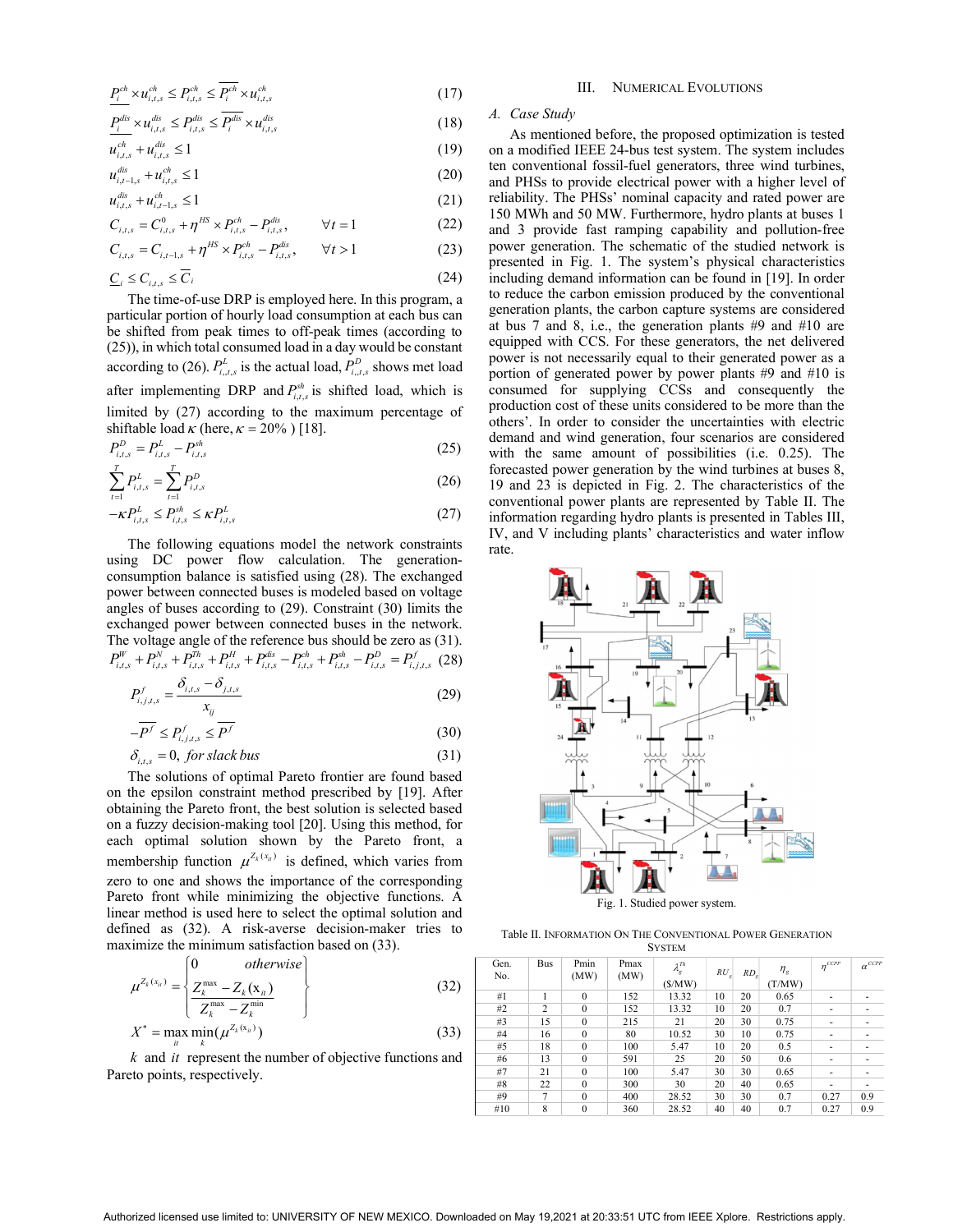Table III. TECHNICAL INFORMATION ON HYDRO UNITS

| HG | <b>Bus</b> | Pmin<br>(MW) | Pmax<br>(MW) | r H<br>i, s | $\overline{H}$<br>i, t, s | $\simeq$ i.t.s | $\overline{\Omega}^H$<br>$\mathcal{L}_{i,t,s}$ |     | $V$ fin |
|----|------------|--------------|--------------|-------------|---------------------------|----------------|------------------------------------------------|-----|---------|
| #1 |            |              | 100          | 80          | 150                       |                |                                                | 100 | 120     |
| #2 |            |              | 150          | 60          | 120                       |                |                                                | 80  | 70      |

Table IV. HYDRO GENERATION COEFFICIENTS

| HG |           |         | c3    | c4   | c5  |       |
|----|-----------|---------|-------|------|-----|-------|
| #1 | $-0.0042$ | $-0.42$ | 0.03  | 0.9  | 10  | $-50$ |
| #2 | $-0.004$  | $-0.3$  | 0.015 | 1.14 | 9.5 | $-70$ |

| Time | HG1 | HG2 | Time | HG1 | HG2 | Time | HG1 | HG2 |
|------|-----|-----|------|-----|-----|------|-----|-----|
|      | 10  |     | 9    | 10  | 8   | 17   | 9   |     |
| 2    | q   | 8   | 10   | 11  | 9   | 18   |     |     |
|      |     | Q   | 11   | 12  | 9   | 19   |     |     |
|      |     | 9   | 12   | 10  | 8   | 20   |     |     |
|      | 6   | 8   | 13   | 11  | 8   | 21   |     |     |
| 6    |     |     | 14   | 12  | 9   | 22   |     |     |
|      |     |     | 15   | 11  | q   | 23   |     |     |
| 8    |     |     | 16   | 10  | 8   | 24   | 10  |     |

#### B. Results and Discussion

The multi-objective stochastic programming presented in Section II has resulted in the following Pareto optimal frontier which is shown in Fig. 3 and is reported in Table VI in detail. The best solution between the shown points in the optimal Pareto front is chosen using the fuzzy satisfying method. The best Pareto front is tinted with a red diamond in Fig. 3. This point would be selected by a risk-averse decision-maker who tries to minimize the maximum dissatisfaction among all objectives. In the following, the results are obtained and discussed for the best optimal Pareto front. As mentioned before, four scenarios are considered to model the uncertainties of load and wind generation, hence, the results are presented for four scenarios to make them visually comparable.

From Fig. 4, different scheduling for conventional power plants has been recorded. This is occurred due to different wind power generation and load consumption under various scenarios. However, it can be expressed that power plants with lower generation costs are in the priority list and power plants #3, #6 and #8 are rarely dispatched due to their higher cost. The net delivered power to the network is not equal to the generated power when the plant is equipped with CCS.

Accordingly, the net delivered electric power by generators #9 and #10 is shown by Fig. 5. Despite having higher generation cost and lower delivered power, power plants #9 and #10 are committed under all scenarios. The reason can be found by looking at Table VI where the bestcompromised solution is selected considering the importance of emission reduction. And the net produced emission by these plants is remarkably lower than the others'. For verifying the applicability of CCPPs for pollution abatement, the total daily emission production and net emission diffusion by the conventional generators under scenario 1 are presented by Table VII.

Figure 6 shows the hydro plants' scheduling curves for various scenarios. As can be seen, regardless of the cost, these plants are committed at their full capacity in the majority of times. The reason is their emission-free power generation. For the best optimal Pareto solution, the amount of emission production is taken into account as important as cost. The generation cost of the hydro plants assumed to be  $\lambda_g^H = 2\lambda_g^{Th}$ 

, and the CO2 abatement cost  $\lambda_{CO2}$  is assumed to be 25 \$/Ton [13].



|  | Table VI. OPTIMAL PARETO FRONT |  |  |
|--|--------------------------------|--|--|
|--|--------------------------------|--|--|

|                | TADIC VI. OPHMAL PAREIO FRONT |                   |            |            |                                                        |  |
|----------------|-------------------------------|-------------------|------------|------------|--------------------------------------------------------|--|
| it             | $\mu^{\rm cost}$              | emission<br>$\mu$ | $EC$ (\$)  | $EE$ (Ton) | emission,<br>$\min(\mu^{\text{cost}}, \mu^{\text{c}})$ |  |
|                | 1.000                         | 0.000             | 273019.612 | 12489.254  | 0.000                                                  |  |
| 2              | 0.995                         | 0.100             | 274855.820 | 11802.755  | 0.100                                                  |  |
| 3              | 0.957                         | 0.200             | 290473.198 | 11116.257  | 0.200                                                  |  |
| $\overline{4}$ | 0.882                         | 0.300             | 320882.208 | 10429.758  | 0.300                                                  |  |
| 5              | 0.800                         | 0.400             | 354511.902 | 9743.259   | 0.400                                                  |  |
| 6              | 0.710                         | 0.500             | 390832.757 | 9056.761   | 0.500                                                  |  |
| 7              | 0.615                         | 0.600             | 429616.479 | 8370.262   | 0.600                                                  |  |
| 8              | 0.513                         | 0.700             | 471161.274 | 7683.763   | 0.513                                                  |  |
| 9              | 0.405                         | 0.800             | 515168.772 | 6997.264   | 0.405                                                  |  |
| 10             | 0.290                         | 0.900             | 561764.328 | 6310.766   | 0.290                                                  |  |
| 11             | 0.020                         | 1.000             | 671702.351 | 5624.267   | 0.02                                                   |  |

|  | <b>Table VII. PRODUCED AND DIFFUSED EMISSION</b> |  |  |
|--|--------------------------------------------------|--|--|
|--|--------------------------------------------------|--|--|

| Gen. No                 | Produced CO2 (Ton) | Diffused CO2 (Ton) |
|-------------------------|--------------------|--------------------|
|                         | 2195.70            | 2195.70            |
| $\overline{2}$          | 2147.60            | 2147.60            |
| $\overline{\mathbf{3}}$ | 450.00             | 450.00             |
| $\overline{a}$          | 1042.50            | 1042.50            |
| $\overline{5}$          | 1175.49            | 1175.49            |
| 6                       | 246.00             | 246.00             |
| $\overline{7}$          | 1475.50            | 1475.50            |
| 8                       | 3.76               | 3.76               |
| 9                       | 1141.13            | 0.00               |
| 10                      | 1399.31            | 0.00               |

The charging and discharging patterns of PHSs' are represented by Fig. 7. The positive and negative amounts indicate respectively the charged and discharged powers by the PHSs located at buses 8, 19 and 23. The important point regarding these storage systems is that the efficiency of the PHSs in the charging mode (i.e. water pumping process) is about 67% and the power generation efficiency is considered to be 100%. Because of this assumption, the charged powers are always greater than the discharged powers to fulfill the effect of power losses. Hence, the PHSs are only dispatched when the requested electric demand is higher than the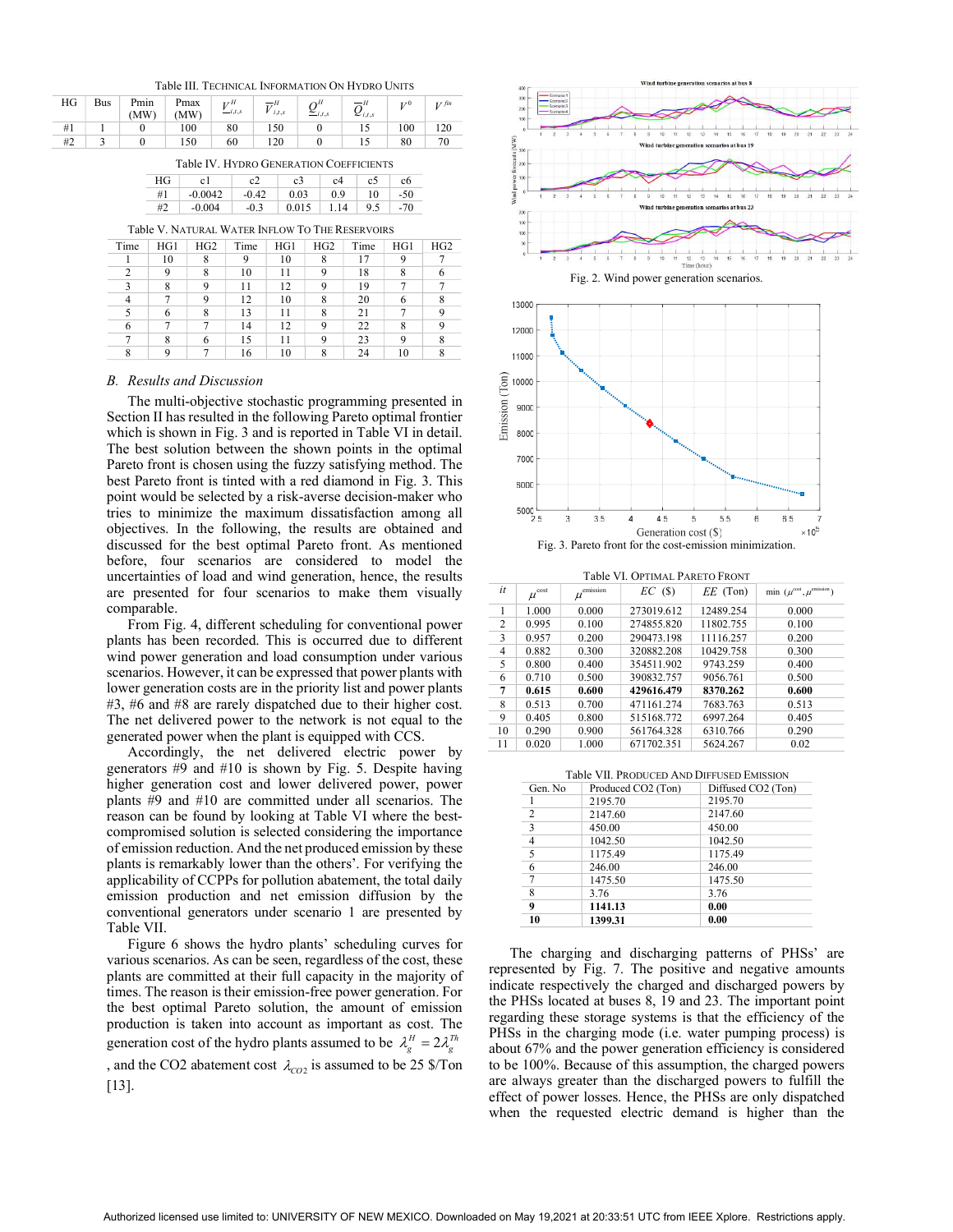generation capacity. For example, in scenario #4 the insignificant power shortage in hours 7 and 9 are procured by the initial energy of the PHSs at buses 19 and 23. However, these systems are emission-free but considering power losses, the scheduling of conventional generation for PHS charging is not an economic solution and the charged powers are mainly from wind generation surpass.